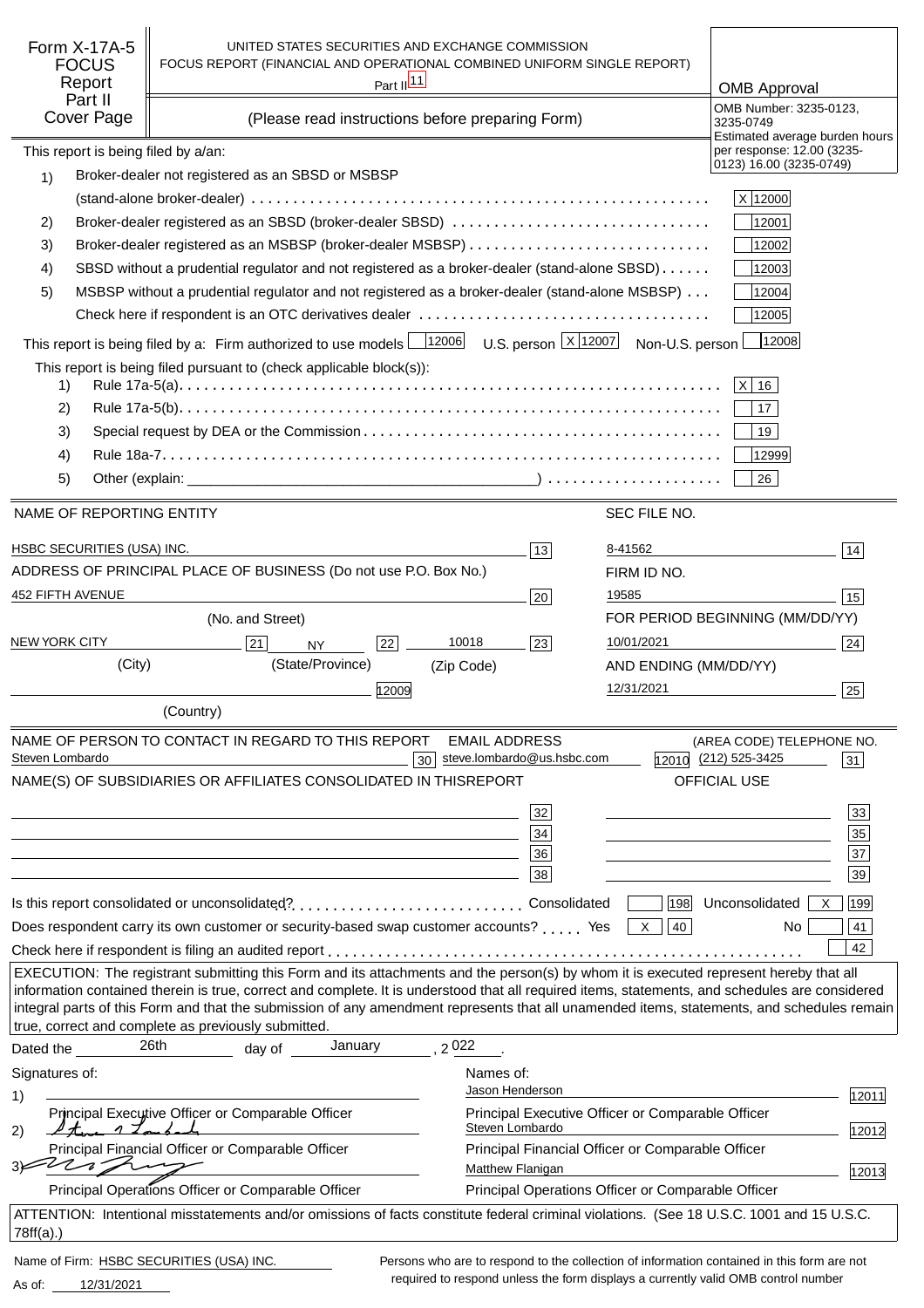Items on this page to be reported by: Futures Commission Merchant

### NET CAPITAL REQUIRED

| A. Risk-Based Requirement                                                                                                            |                  |            |
|--------------------------------------------------------------------------------------------------------------------------------------|------------------|------------|
| i. Amount of Customer Risk                                                                                                           |                  |            |
|                                                                                                                                      |                  |            |
|                                                                                                                                      | 359,910,240 7425 |            |
| iii. Amount of Non-Customer Risk                                                                                                     |                  |            |
|                                                                                                                                      |                  |            |
| iv. Enter 8% of line A.iii $\cdots \cdots \cdots \cdots \cdots \cdots \cdots \cdots \cdots \cdots \cdots \cdots \cdots$              | 66,935,562 7445  |            |
| v. Amount of uncleared swap margin $\cdots \cdots$ \$                                                                                |                  |            |
| vi. If the FCM is also registered as a swap dealer, enter 2% of Line A.v $\cdots \cdots$ \$                                          | 7447             |            |
| vii. Enter the sum of Lines Aii, A.iv and A.vi. <b>Confirmation</b> of the sum of Lines Aii, A.iv and A.vi.                          | 426,845,802 7455 |            |
| B. Minimum Dollar Amount Requirement $\cdots\cdots\cdots\cdots\cdots\cdots\cdots\cdots\cdots\cdots\cdots$                            | $1,000,000$ 7465 |            |
| C. Other NFA Requirement $\cdots$ $\cdots$ $\cdots$ $\cdots$ $\cdots$ $\cdots$ $\cdots$ $\cdots$ $\cdots$ $\cdots$ $\cdots$ $\cdots$ | 7475             |            |
| D. Minimum CFTC Net Capital Requirement.                                                                                             |                  |            |
|                                                                                                                                      |                  | 426.845.80 |

Note: If amount on Line D is greater than the minimum net capital requirement computed on Item 3760, then enter this greater amount on Item 3760. The greater of the amount required by the SEC or CFTC is the minimum net capital requirement.

469,530,382 \$ CFTC early warning level – enter the greatest of 110% of Line A.vii. or 150% of Line B or 150% of Line C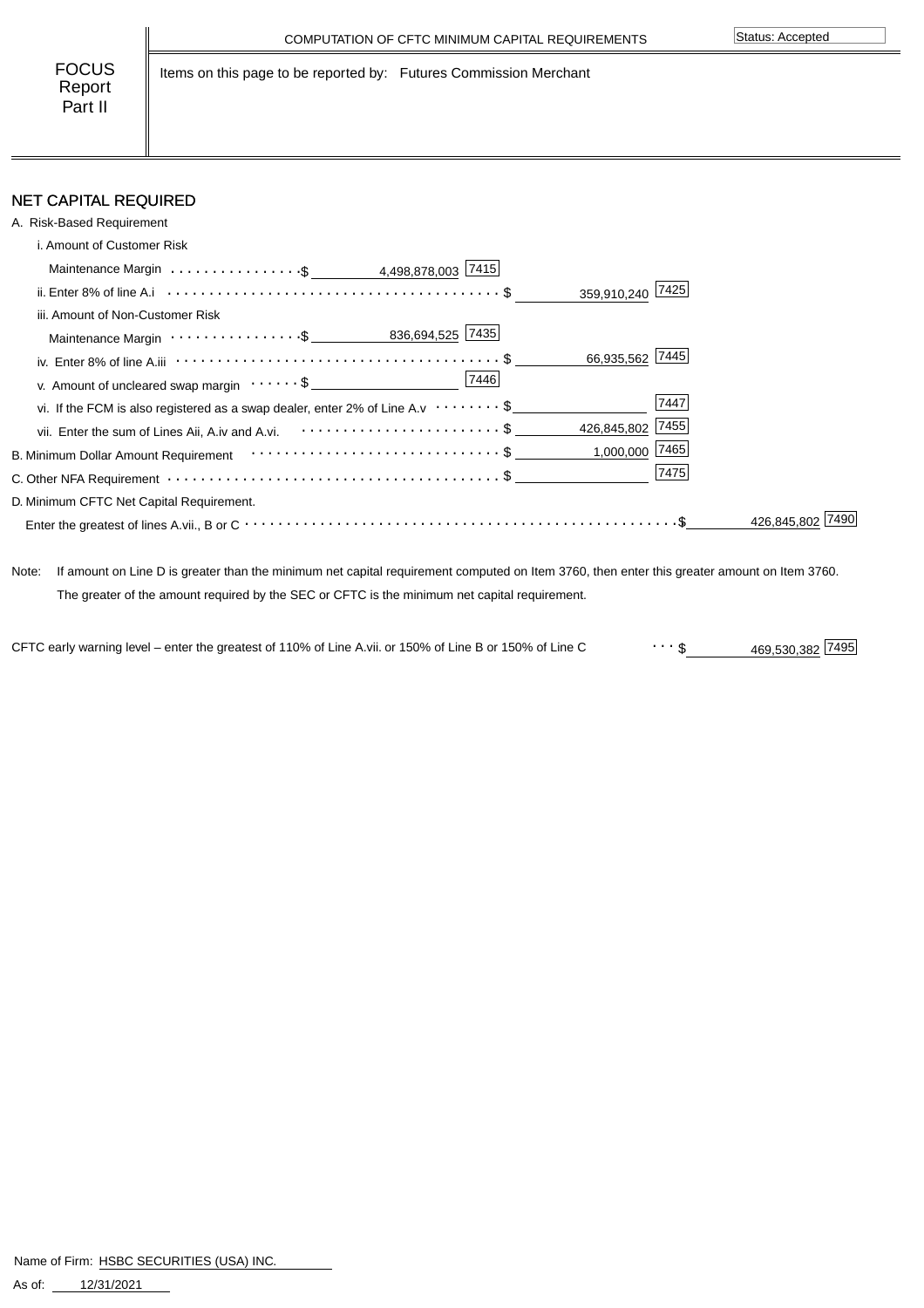Part II | Items on this page to be reported by: Futures Commission Merchant

# SEGREGATION REQUIREMENTS

| 1. Net ledger balance                                                                                                                                                                                                          |                     |                |
|--------------------------------------------------------------------------------------------------------------------------------------------------------------------------------------------------------------------------------|---------------------|----------------|
| A. Cash                                                                                                                                                                                                                        | 1,329,970,428 7010  |                |
|                                                                                                                                                                                                                                | 1,154,127,143 7020  |                |
|                                                                                                                                                                                                                                | 397,734,163 7030    |                |
| 3. Exchange traded options                                                                                                                                                                                                     |                     |                |
|                                                                                                                                                                                                                                | 664,059,978 7032    |                |
| B. Deduct market value of open option contracts granted (sold) on a contract market $\cdots\cdots\cdots\cdots\cdots\cdots$                                                                                                     | 147,049,097) 7033   |                |
|                                                                                                                                                                                                                                | 3,398,842,615 7040  |                |
| 5. Accounts liquidating to a deficit and accounts with debit balances                                                                                                                                                          |                     |                |
| 106,327 7045                                                                                                                                                                                                                   |                     |                |
| Less: amount offset by customer owned securities $\cdots \cdots \cdots$ ; \$ $\underbrace{($ 106,327) 7047 \$                                                                                                                  |                     | 0 7050         |
|                                                                                                                                                                                                                                | 3,398,842,615 7060  |                |
| <b>FUNDS IN SEGREGATED ACCOUNTS</b>                                                                                                                                                                                            |                     |                |
| 7. Deposited in segregated funds bank accounts                                                                                                                                                                                 |                     |                |
| A. Cash                                                                                                                                                                                                                        | 8,385,666 7070      |                |
| B. Securities representing investments of customers' funds (at market) (at market) (b) content to content of the content of the content of the content of the content of the content of the content of the content of the cont |                     | $0$ 7080       |
|                                                                                                                                                                                                                                | 177,729,904 7090    |                |
| 8. Margins on deposit with derivatives clearing organizations of contract markets                                                                                                                                              |                     |                |
| A. Cash                                                                                                                                                                                                                        | 1,884,124,353 7100  |                |
|                                                                                                                                                                                                                                |                     | $0\sqrt{7110}$ |
|                                                                                                                                                                                                                                | 950,658,835 7120    |                |
|                                                                                                                                                                                                                                | $(47,870,362)$ 7130 |                |
| 10. Exchange traded options                                                                                                                                                                                                    |                     |                |
| A. Value of open long option contracts vertex vertex vertex contracts and a set of the contracts of the contracts of the contracts of the contract of the contracts of the contracts of the contract of the contract of the co | 664,059,978 7132    |                |
|                                                                                                                                                                                                                                | 147,049,097) 7133   |                |
| 11. Net equities with other FCMs                                                                                                                                                                                               |                     |                |
| A. Net liquidating equity                                                                                                                                                                                                      | 250,704 7140        |                |
|                                                                                                                                                                                                                                |                     | 7160           |
|                                                                                                                                                                                                                                | 23,939,453 7170     |                |
| $\longrightarrow$ \$<br>12. Segregated funds on hand (describe:                                                                                                                                                                | 1,798,950 7150      |                |
|                                                                                                                                                                                                                                | 3,516,028,384 7180  |                |
|                                                                                                                                                                                                                                | 117,185,769 7190    |                |
|                                                                                                                                                                                                                                | 106,000,000 7194    |                |
| 16. Excess (deficiency) funds in segregation over (under) Management Target Amount Excess $\cdots\cdots\cdots\$ _                                                                                                              | 11,185,769 7198     |                |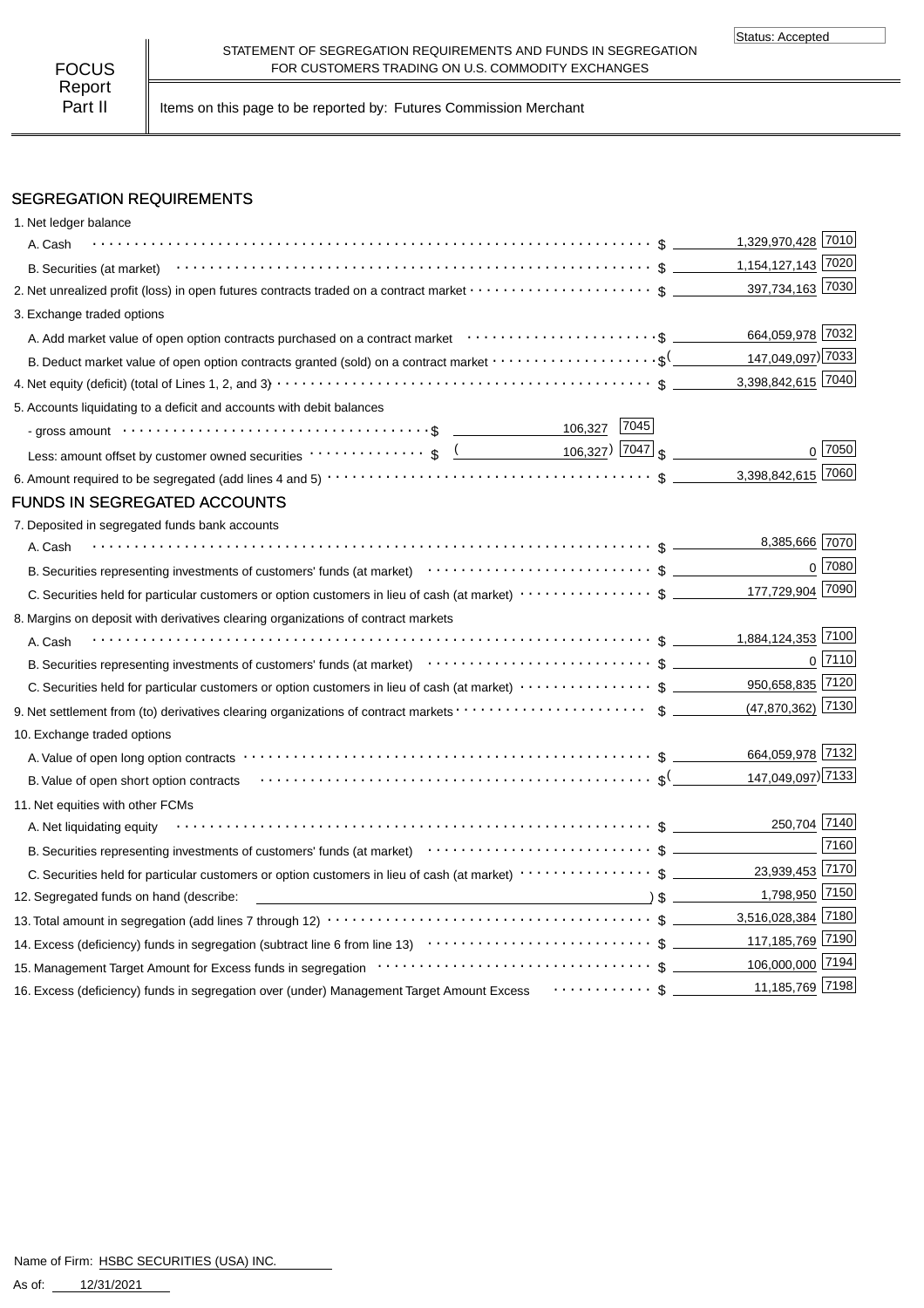#### STATEMENT OF CLEARED SWAPS CUSTOMER SEGREGATION REQUIREMENTS AND FUNDS IN CLEARED SWAPS CUSTOMER ACCOUNTS UNDER SECTION 4D(F) OF THE COMMODITY EXCHANGE ACT

Status: Accepted

Items on this page to be reported by: Futures Commission Merchant

# CLEARED SWAPS CUSTOMER REQUIREMENTS

| 1. Net ledger balance                                                                                                                                                                                                          |                                  |
|--------------------------------------------------------------------------------------------------------------------------------------------------------------------------------------------------------------------------------|----------------------------------|
| A. Cash                                                                                                                                                                                                                        | 2,214,405,645 8500               |
|                                                                                                                                                                                                                                | 1,161,229,953 8510               |
|                                                                                                                                                                                                                                | $(1,772,136,010)$ 8520           |
| 3. Cleared swaps options                                                                                                                                                                                                       |                                  |
|                                                                                                                                                                                                                                | 0 8530                           |
| B. Market value of open cleared swaps option contracts granted (sold) $\cdots\cdots\cdots\cdots\cdots\cdots\cdots\cdots\cdots$ \$ <sup>(</sup> _                                                                               | 0) 8540                          |
|                                                                                                                                                                                                                                |                                  |
| 5. Accounts liquidating to a deficit and accounts with debit balances                                                                                                                                                          |                                  |
| - gross amount \dots \contract \contract \contract \contract \contract \contract \contract \contract \contract \contract \contract \contract \contract \contract \contract \contract \contract \contract \contract \contract \ |                                  |
| Less: amount offset by customer owned securities $\cdots \cdots \cdots \cdots$ \$ $($ 19,038,731) [8570] $\frac{1}{3}$                                                                                                         | 3,021 8580                       |
|                                                                                                                                                                                                                                | 1,603,502,609 8590               |
| FUNDS IN CLEARED SWAPS CUSTOMER SEGREGATED ACCOUNTS                                                                                                                                                                            |                                  |
| 7. Deposited in cleared swaps customer segregated accounts at banks                                                                                                                                                            |                                  |
| A. Cash                                                                                                                                                                                                                        | 10,157,198 8600                  |
| B. Securities representing investment of cleared swaps customers' funds (at market) $\cdots\cdots\cdots\cdots\cdots$ \$                                                                                                        | 0 8610                           |
|                                                                                                                                                                                                                                | 95,943,795 8620                  |
| 8. Margins on deposit with derivatives clearing organizations in cleared swaps customer segregated accounts                                                                                                                    |                                  |
| A. Cash                                                                                                                                                                                                                        |                                  |
| B. Securities representing investment of cleared swaps customers' funds (at market) $\cdots \cdots \cdots \cdots \cdots$ \$                                                                                                    | 0   8640                         |
|                                                                                                                                                                                                                                |                                  |
| 9. Net settlement from (to) derivatives clearing organizations <b>constrained and constrained and constrained</b> 5 constrained 1.                                                                                             | $(5,235,196)$ 8660               |
| 10. Cleared swaps options                                                                                                                                                                                                      |                                  |
|                                                                                                                                                                                                                                | $0^{8670}$                       |
| B. Value of open cleared swaps short option contracts $\cdots\cdots\cdots\cdots\cdots\cdots\cdots\cdots\cdots\cdots\cdots\cdots$ \$                                                                                            | $0$ <sup>8680</sup>              |
| 11. Net equities with other FCMs                                                                                                                                                                                               |                                  |
| A. Net liquidating equity                                                                                                                                                                                                      | 0 8690                           |
|                                                                                                                                                                                                                                | 0 8700                           |
| C. Securities held for particular cleared swaps customers in lieu of cash (at market) · · · · · · · · · · · · · · · · · · \$                                                                                                   | $0^{8710}$                       |
| 12. Cleared swaps customer funds on hand (describe: _____________________________                                                                                                                                              | 0  8715                          |
| 13. Total amount in cleared swaps customer segregation (add Lines 7 through 12) $\cdots\cdots\cdots\cdots\cdots\cdots\cdots$ \$ ________1,676,513,028 8720                                                                     |                                  |
| 14. Excess (deficiency) funds in cleared swaps customer segregation (subtract Line 6 from Line 13) $\cdots\cdots\cdots$ \$                                                                                                     | 73,010,419 8730                  |
| 15. Management target amount for excess funds in cleared swaps segregated accounts $\cdots\cdots\cdots\cdots\cdots\quad$ \$                                                                                                    | 61,000,000 8760                  |
| 16. Excess (deficiency) funds in cleared swaps customer segregated accounts over (under) management target<br>excess                                                                                                           | 12,010,419 8770<br>$\frac{1}{2}$ |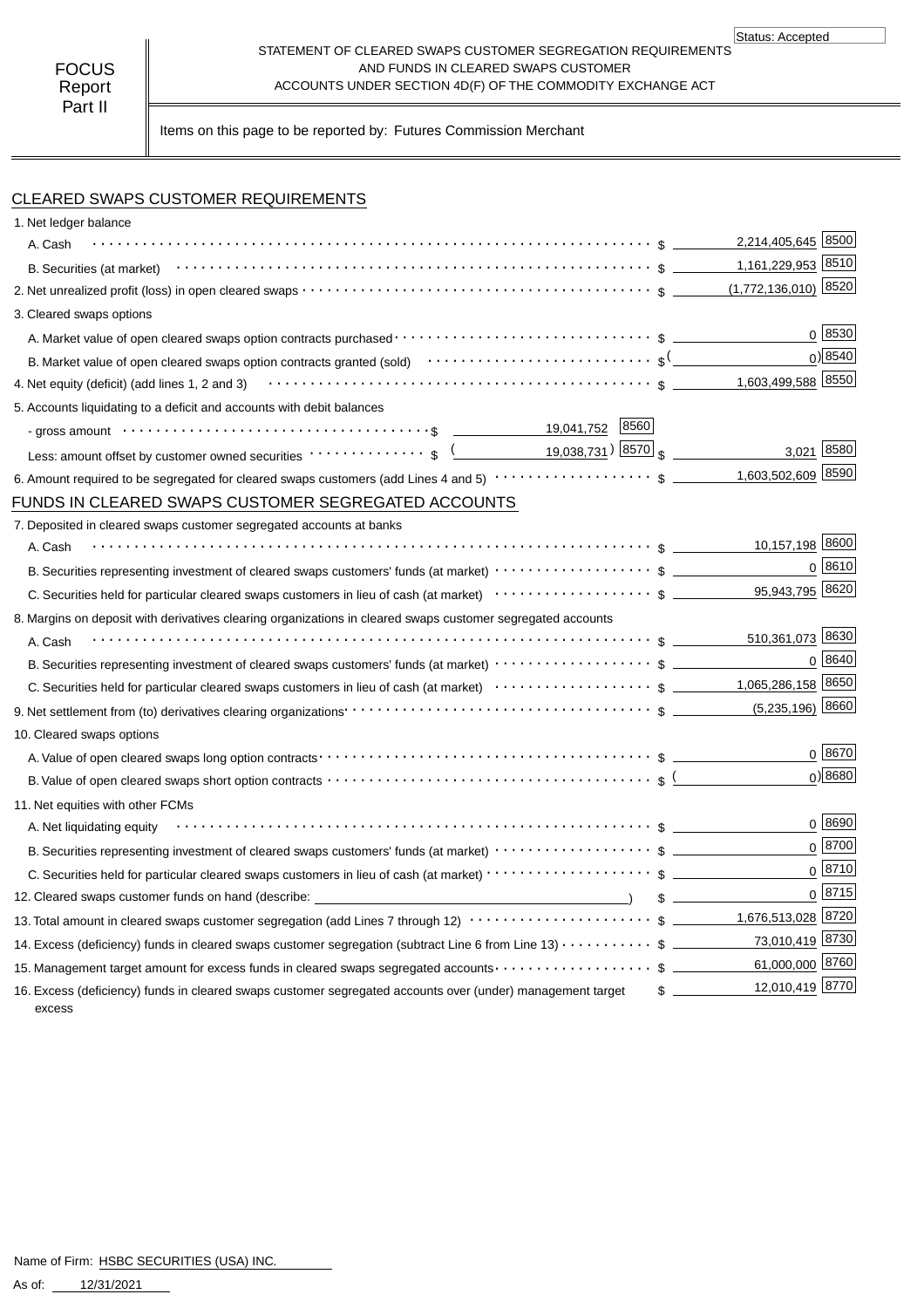| FOCUS   |  |
|---------|--|
| Report  |  |
| Part II |  |

STATEMENT OF SEGREGATION REQUIREMENTS AND FUNDS IN SEGREGATION FOR CUSTOMERS' DEALER OPTIONS ACCOUNTS

Items on this page to be reported by a: Futures Commission Merchant

|                                                                                                                                               | 7200 |
|-----------------------------------------------------------------------------------------------------------------------------------------------|------|
| 2. Funds/property in segregated accounts                                                                                                      |      |
| 7210<br>A. Cash $\cdots$ $\cdots$ $\cdots$ $\cdots$ $\cdots$ $\cdots$ $\cdots$ $\cdots$ $\cdots$ $\cdots$ $\cdots$ $\cdots$ $\cdots$ $\cdots$ |      |
| 7220                                                                                                                                          |      |
| C. Total funds/property in segregated accounts $\cdots\cdots\cdots\cdots\cdots\cdots\cdots\cdots\cdots\cdots\cdots\cdots\cdots$               | 7230 |
|                                                                                                                                               | 7240 |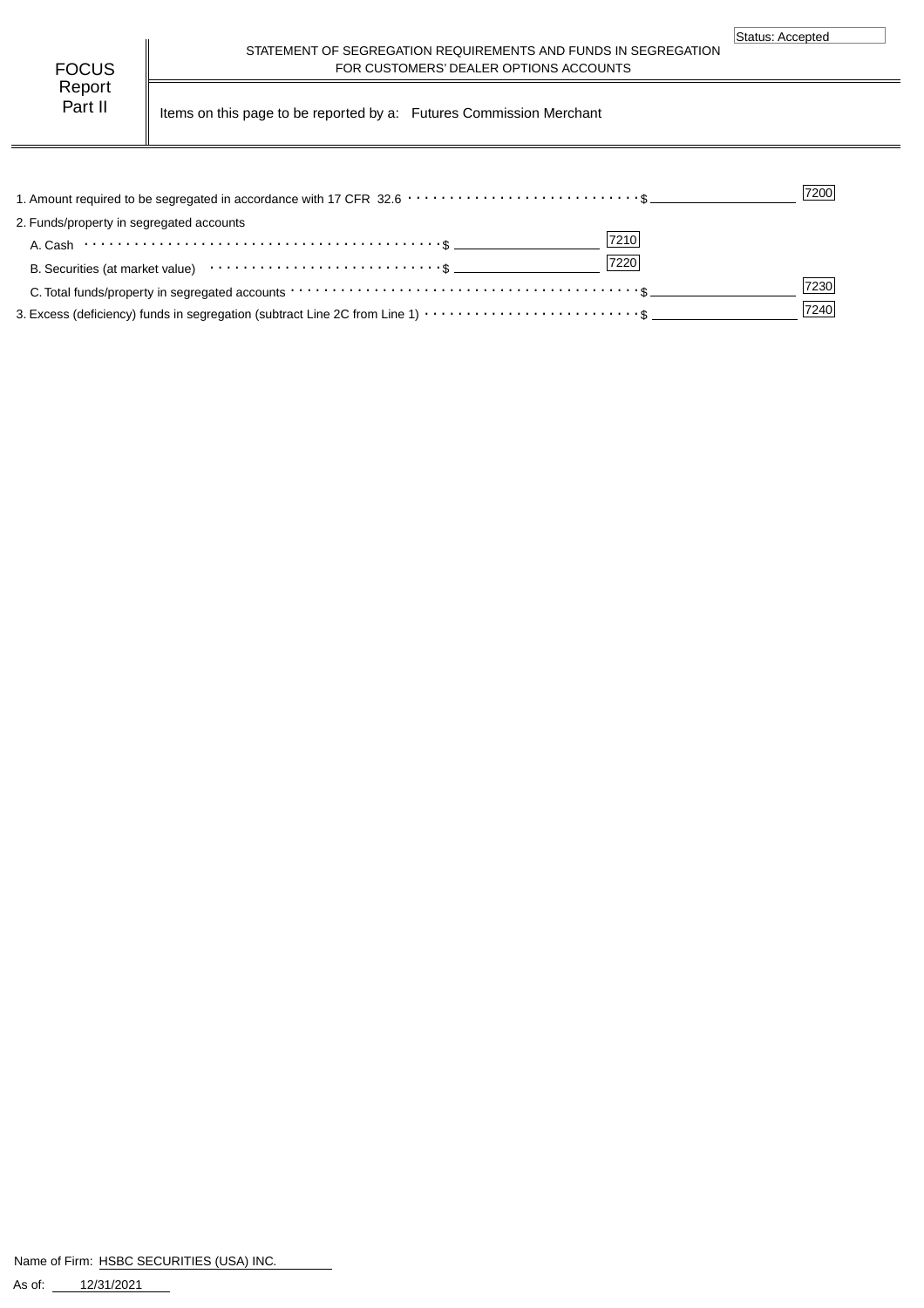#### STATEMENT OF SECURED AMOUNTS AND FUNDS HELD IN SEPARATE ACCOUNTS FOR FOREIGN FUTURES FOCUS IN SEPARALE ACCOUNTS FOR FOREIGN FUTURES<br>AND FOREIGN OPTIONS CUSTOMERS PURSUANT TO CFTC REGULATION 30.7

Status: Accepted

Part II | Items on this page to be reported by a: Futures Commission Merchant

### FOREIGN FUTURES AND FOREIGN OPTIONS SECURED AMOUNTS

| Amount required to be set aside pursuant to law, rule or regulation of a foreign government                                |                  | 7305     |
|----------------------------------------------------------------------------------------------------------------------------|------------------|----------|
| 1. Net ledger balance - Foreign futures and foreign option trading - All Customers                                         |                  |          |
| A. Cash                                                                                                                    | 98,772,966       | $ 7315 $ |
| B. Securities (at market)                                                                                                  | 22,902,729       | 7317     |
|                                                                                                                            | 20,483,235 7325  |          |
| 3. Exchange traded options                                                                                                 |                  |          |
| A. Market value of open option contracts purchased on a foreign board of trade\$                                           |                  | 7335     |
| B. Market value of open contracts granted (sold) on a foreign board of trade \$                                            | $\Omega$         | 7337     |
|                                                                                                                            | 142,158,930 7345 |          |
| 5. Accounts liquidating to a deficit and accounts with                                                                     |                  |          |
| 1,493,813 7351                                                                                                             |                  |          |
| 1,493,640) $\boxed{7352}$ \$<br>Less: amount offset by customer owned securities expressed and securities of $\frac{1}{2}$ | 173              | 7354     |
| 6. Amount required to be set aside as the secured amount - Net Liquidating Equity Method (add lines 4 and 5)  \$           | 142,159,103      | 7355     |
| 7. Greater of amount required to be set aside pursuant to foreign jurisdiction (above) or line 6. \$                       | 142,159,103 7360 |          |